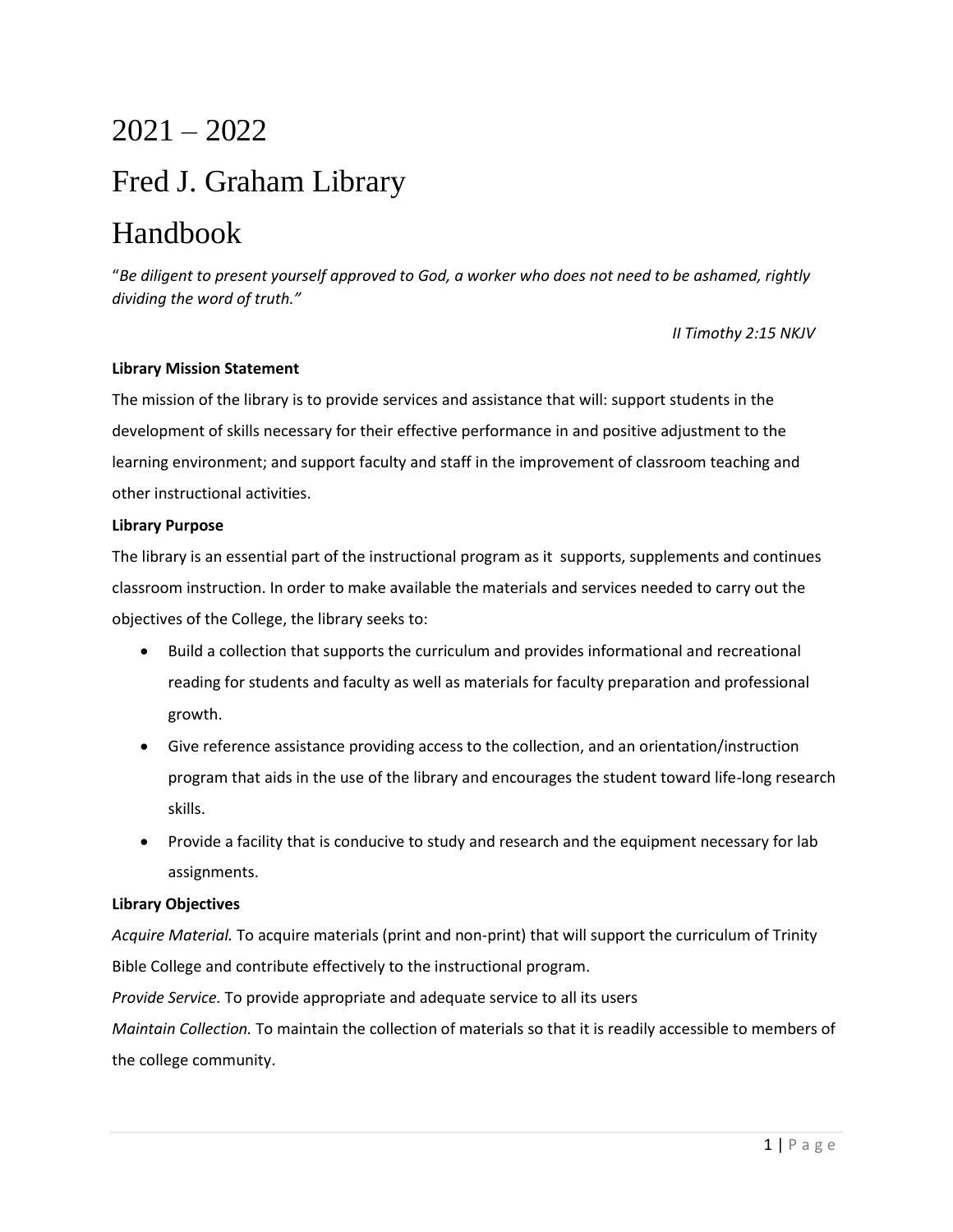*Give Instruction.* To stimulate, encourage or give instruction in the use of the library's bibliographic tools so that the user may acquire and develop life-long patterns of learning to aid in future study and research.

# **Open Door Policy**

The Fred J. Graham Library is a private academic library that serves Trinity Bible College students, faculty and staff. It is also open to the general public. To ensure a pleasant and safe environment conducive to research and study, the library has established the followed policies regarding the use of its facilities and collections.

# **LIBRARY HOURS**

| Early Library Closures & Non-Regular Hours. Library hours vary during holidays, Extreme Week, May        |                                                |
|----------------------------------------------------------------------------------------------------------|------------------------------------------------|
| Term, summer, and between semesters. Non-regular library hours are listed in the Library Handbooks       |                                                |
| each year (full online version and condensed, portable version). The library is closed during all-school |                                                |
| activities such as Chapel and special and/or required attendance services.                               |                                                |
| A monthly calendar is emailed to all students, faculty and staff each month that school is in session.   |                                                |
| Calendars are also posted on the Library doors and on an SLC bulletin board.                             |                                                |
| <b>Library Directory</b>                                                                                 |                                                |
|                                                                                                          |                                                |
|                                                                                                          | phylliskuno@trinitybiblecollege.edu            |
| Administrative Assistant                                                                                 |                                                |
|                                                                                                          | jessicalynch@trinitybiblecollege.edu           |
|                                                                                                          | Frontdesk@trinitybiblecollege.edu<br>Ext. 5409 |
|                                                                                                          |                                                |

# **Online Resources**

**Library Website.** The library maintains a webpage devoted to providing access to the library's resources for research and entertainment for the students, faculty and staff of Trinity Bible College and Graduate School (TBCGS). We welcome all other lifelong learners to investigate and use this site for their perusal. The website may be accessed at: [www.trinitybiblecollege.edu/library](http://www.trinitybiblecollege.edu/library)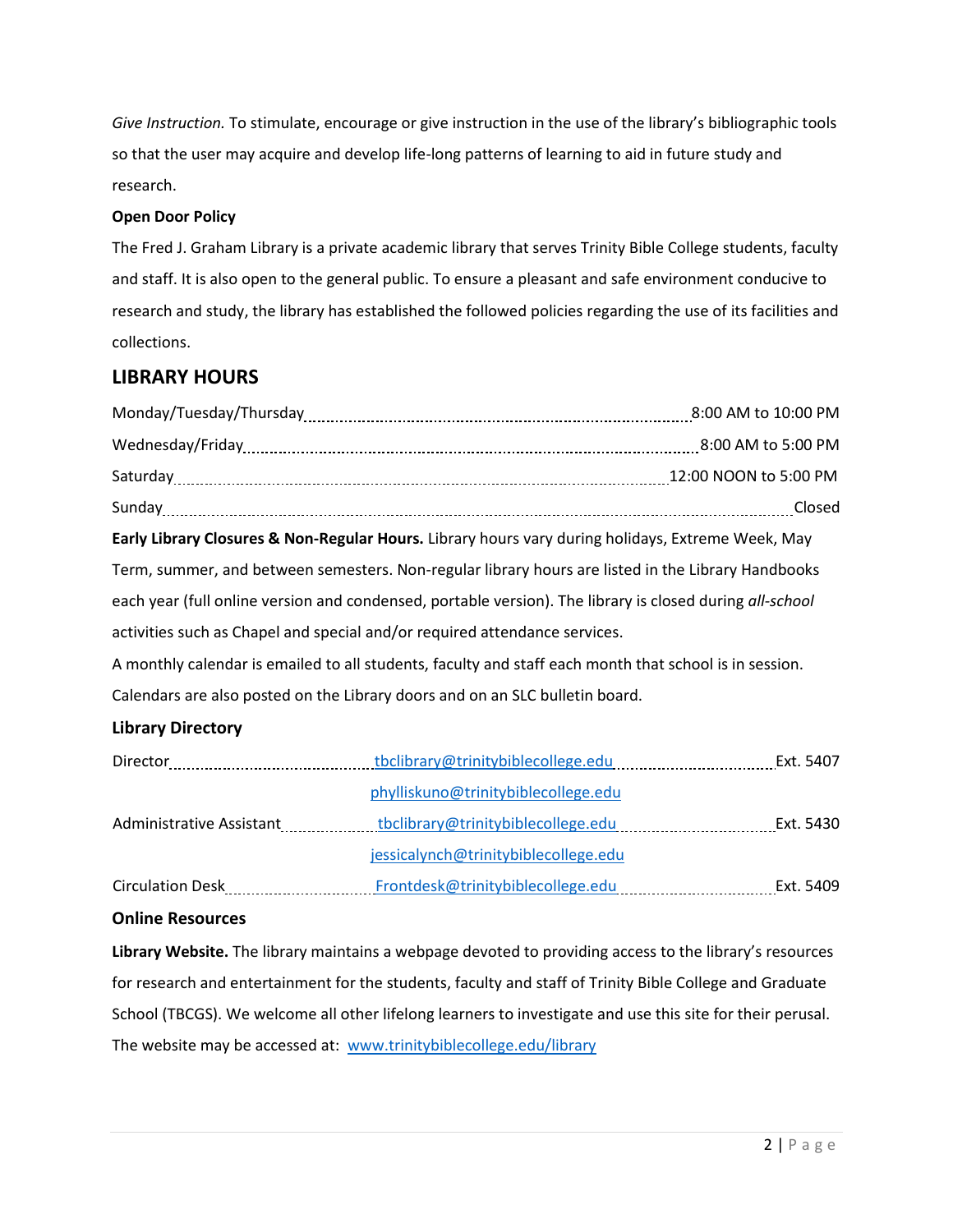**ODIN.** The Graham Library is a member of the Online Dakota Information Network (ODIN) a statewide library consortium. Available on the World Wide Web, ODIN connects our library with 64 library systems in North Dakota. ODIN is available online at: [www.odin.nodak.edu.](http://www.odin.nodak.edu/)

**Licensed Databases.** As part of the consortium, the library currently subscribes t[o 87 databases](https://www.odin.nodak.edu/databases) which include thousands of full text periodical and journal articles, state and national newspapers, reference material, an eBook database with over [17,000 public domain](https://web.p.ebscohost.com/ehost/search/basic?sid=522aebe3-56ff-44ec-927d-1caf3eddb72e@redis&vid=0&tid=2003EB) and copyrighted titles, and *[WorldCat,](https://firstsearch-oclc-org.odinproxy08.odin.nodak.edu/WebZ/FSPrefs?entityjsdetect=:javascript=true:screensize=large:sessionid=fsap05pxm1-1680-kvjr0lku-npk0v6:entitypagenum=1:0)* a worldwide library database with over 512 million bibliographic records.

**eBooks.** eBooks are part of our library collection and are accessible by searching ODIN Patrons are required to "sign in" to their library account in order to check-out eBooks via ODIN. Instructions for signing in are provided for every student, faculty and staff of Trinity Bible College and Graduate School. A patron's User ID is their 14-digit barcode **or** *firstnamelastname*, and are required to create their own password for signing in. For additional assistance, please inquire at the circulation desk, or contact the Library Director. Instructions for this process are [here.](file:///C:/Users/phylliskuno/Desktop/F21.Connect.To.DISCOVERY.pdf)

**Off-Campus Access**. The [DISCOVERY](https://tbcgs.primo.exlibrisgroup.com/discovery/search?query=any,contains,&tab=Everything&sortby=rank&vid=01ODIN_TBI:tbi&lang=en&offset=0) page (online catalog) is accessible to anyone; however, to access the licensed databases and utilize other resources, patrons are required to sign in with their unique User ID and password. When a patron is off-campus, they must provide their User ID and password in order to access the ODIN databases.

# **LIBRARY MATERIALS USE POLICIES**

# **LIBRARY CARD**

**Checking Out Material.** Patrons must identify themselves to the library personnel with their TBC ID/Library card in order to check out material or use reserve items. This constitutes an agreement to comply with all policies and conditions in this library handbook. TBCGS ID/library cards are provided at registration each year and are valid until graduation or withdrawal from the college.

# **LOAN PERIOD, RECALLS, HOLDS, AND RETURNS**

**Undergraduate Loan Period.** All material loaned to undergraduate students during a semester is due no later than 9:00 a.m. the morning after the last day of classes Fall and Spring semesters.

**Holds.** Holds may be placed on material which is checked out by another patron or is still on the shelf. An e-mail message is sent to the patron when the material is available for pick-up. Material placed on hold must be picked up within 24 hours of the e-mail notice. Patrons should indicate on the hold request whether they want to pick the item up at the Main Library or the Library Annex.

**Recalls.** The Library reserves the right to recall material at any time. An item that has been on loan for at least two weeks can be recalled. The current borrower has 24 hours to return the item to the library.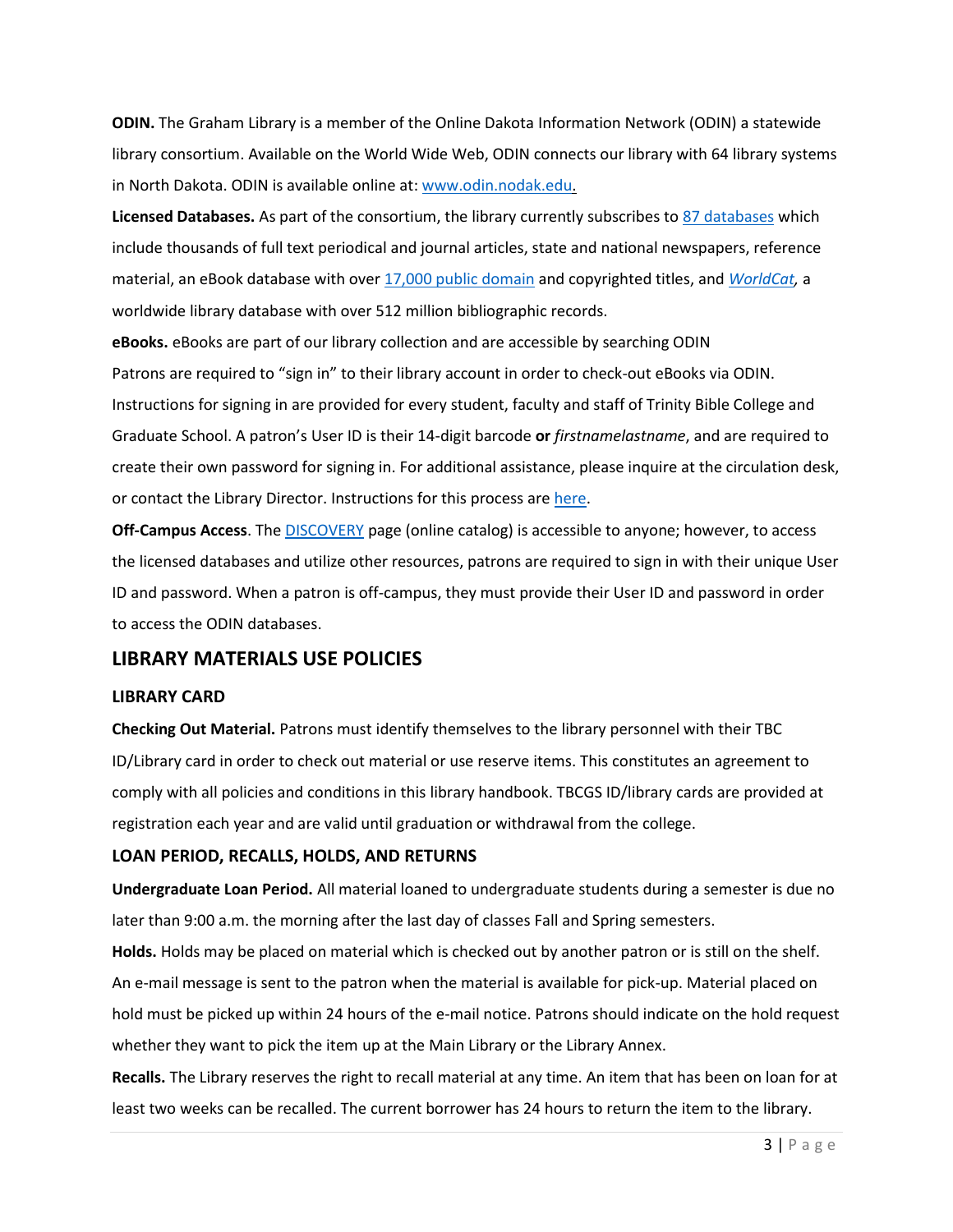The item can then be checked out to the person requesting it. Failure to return the material in a timely manner may result in charges and/or loss of library privileges.

**Returns.** During the Fall and Spring semesters, material must be returned to the Main Library or the Library Annex during regular business hours. During June, July, and over holidays when the Library is closed for several days, the material may be returned through the Trinity mailroom. Library material should not be dropped off at the Trinity mailroom any other time.

**Resource Sharing Loan Period.** Interlibrary Loan (Resource Sharing) material generally has a four-week loan period with the option of a one-time renewal, with the approval of the lending library, and with the request being made to the lending library BEFORE the original due date.

**In-Library Use Only.** *Reference, most Reserve items, rare, archives, microforms, most current periodical issues, large opaque projector, and microfiche reader.*

**Reserve Material.** *Determined by individual instructors, but generally in-library use only.*

**Overnight/Weekend.** With permission from and at the discretion of the Library Director, some Archive and Reference Material, (which is not available from other circulating collections or format) may be checked out overnight or over the weekend. The material must be returned to the library on the next business day no later than 9:00 AM. Failure to do so can result in charges and/or loss of library privileges.

#### **END OF SEMESTER**

#### *UNDERGRADUATE STUDENTS*

**Fall & Spring Terms.** All material checked out during the semester is due no later than 9:00 AM the morning after the last day of classes.

**Extreme Week.** All material check out during Extreme Week will be due no later than 9:00 the morning after the last day of classes in the spring semester.

**May Term.** All material checked out during May term is due by 5:00 PM the first Friday after the beginning of the fall semester.

#### *GRADUATE/DOCTORAL STUDENTS*

Material checked out by graduate students is generally due no later than June 1 of the school year the material is checked out. With permission from and at the discretion of the Library Director, due dates may be extended, particularly during the year students are working on their thesis.

# *DISTANCE EDUCATION AND ALL OTHER SPECIAL (non-residential) STUDENTS*

Material borrowed via Resource Sharing (whether from the Graham Library or from other lenders) will follow the Resource Sharing circulation rules as stated above. Material borrowed directly from the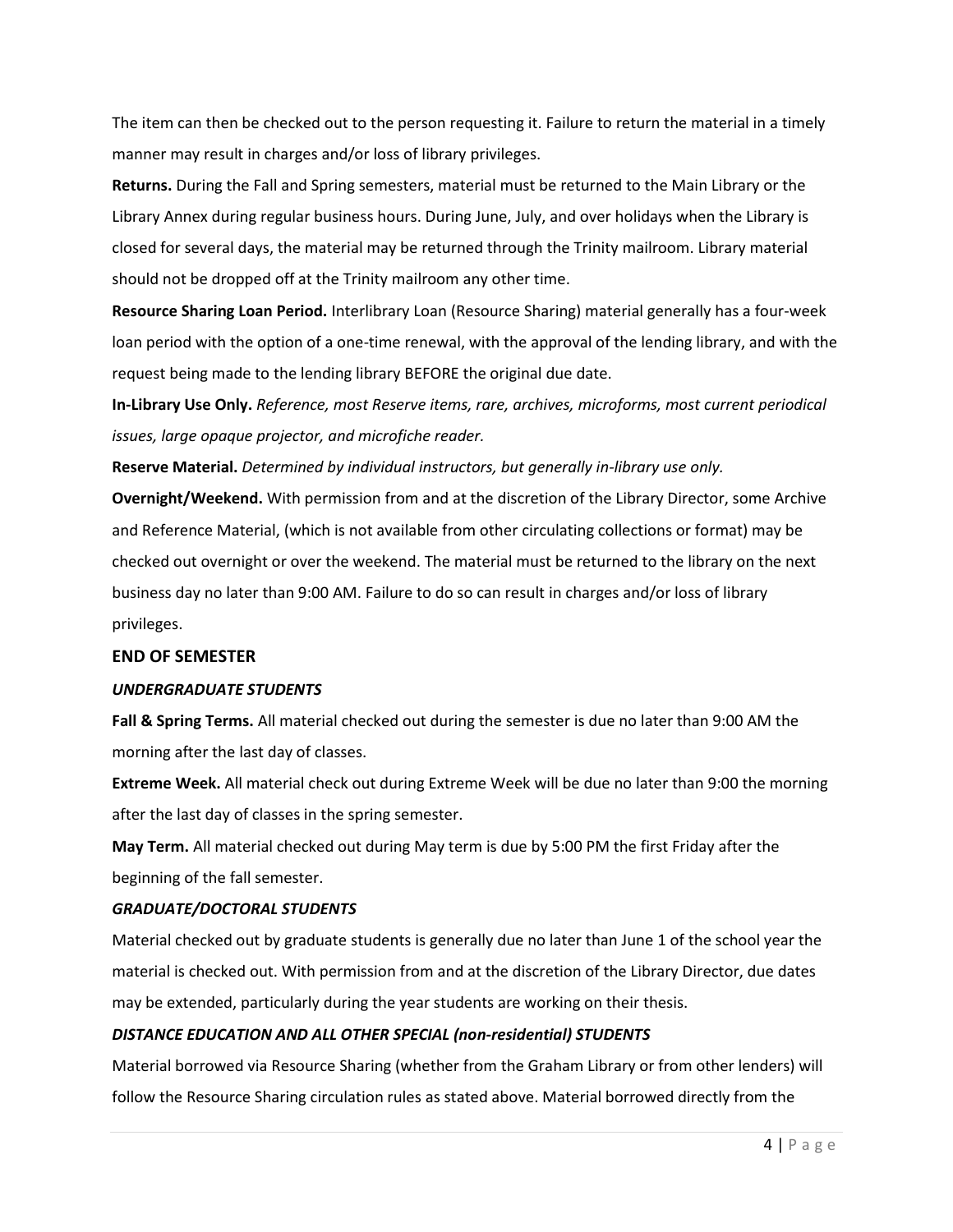Graham Library will follow the undergraduate student circulation rules as stated above depending on when the material is loaned out.

#### **LOST ITEMS NOTICES**

**Notice Delivery.** All library overdue notices are distributed via email to trinitybiblecollege.edu e-mail addresses. No other form of notice is used, so it is important that patrons check their e-mail in a timely manner.

**Library Account Block.** A patron's library account is blocked when one or more items go into lost status. A block prevents the patron from checking out material or generating a hold or Resource Sharing request. Outstanding material must be returned before additional material can be checked out.

**Fall & Spring Terms End of Semester Loan Notices.** One or more courtesy loan notices are distributed via e-mail during the last week of classes. Any material not returned by 9:00 AM on the day after the last day of classes will be considered lost and circulation rules regarding lost items will go into effect. **Extreme Week Loan Notices.** Material checked out during Extreme Week will follow the same circulation rules as items checked out during the spring semester.

**May Loan Notices.** Courtesy loan notices are distributed via e-mail the during the first week of fall classes. Any material not returned by 5:00 p.m. on Friday of the first week of classes will be considered lost and circulation rules regarding lost items will go into effect.

**Lost Item Notice.** When material is not returned by the day and time it is due, an e-mail notice will be sent with the cost of replacement and processing charges included.

**Reserve, Overnight, and Weekend Loan Notices.** When material is not returned by the day and time it is due, the material will be considered lost and circulation rules regarding lost items will go into effect. **Resource Sharing Loan Notices.** When Resource Sharing material is not returned by the day and time it is due, the material will be considered lost and circulation rules regarding lost items will go into effect.

# **LOST MATERIAL POLICIES**

**Lost Material.** Library material not returned by the day and time as stated in the specific policies above will be considered lost and circulation rules regarding lost items will go into effect. The Student Accounts is notified, and a bill for replacement costs and processing charges is sent to the patron.

**Replacement Charges.** When material is considered lost, a non-refundable \$5.00 *per item* penalty and no less than a \$50.00 *per item* replacement charge is placed on the student's account. Prices for the lost item will be checked on Amazon.com and if their used price for the same book is over \$50.00, the patron will be charged that amount plus the non-refundable \$5.00 per item penalty. If the material is returned or replaced with a copy of equal or greater value within 30 days of the billing notice, the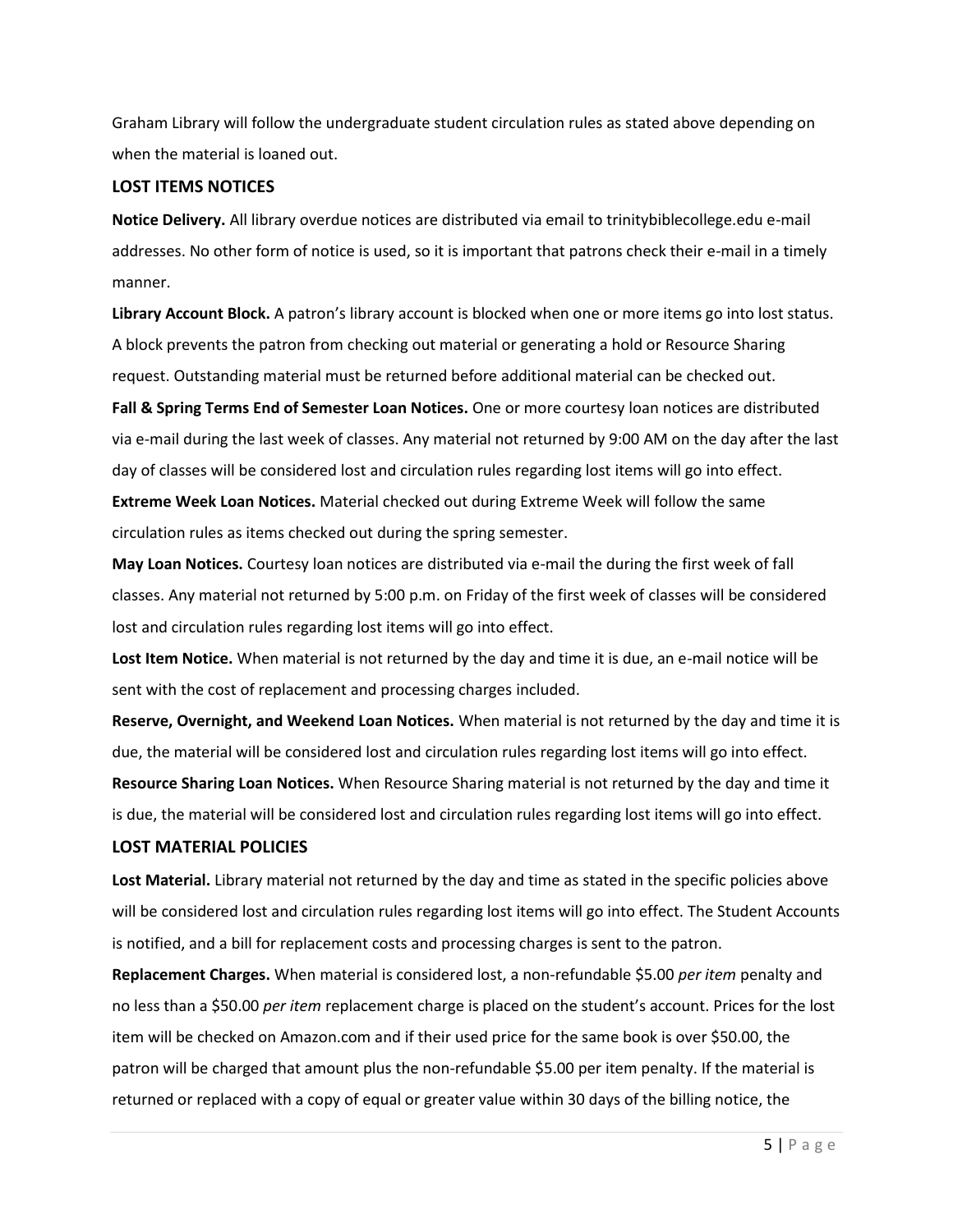replacement charges will be reversed. Replacement material purchased on Amazon.com must be of "Good" condition or better.

**Library Account Blocks.** Blocks are removed from student library accounts after lost material is returned, replaced with a copy of equal or greater value, or charges have been paid to Student Accounts. All charges must be paid to Student Accounts.

**Withholding of Grades.** A student's grades, transcripts and/or diploma are held until overdue material is returned, replaced with a copy of equal or greater value, or charges are paid to Student Accounts.

# **RESOURCE SHARING REQUESTS**

*Patrons must sign into their library account on the DISCOVERY page to generate Resource Sharing requests. Direct any questions regarding Resource Sharing to the Assistant Librarian.*

**Searching for Material in Other ODIN Libraries.** In the online catalog (DISCOVERY), choose *All ODIN Libraries* from the drop-down menu. When you have located the item you would like to borrow, Click: *How to Get It > Resource Sharing > Send Request.* If you are not signed in, you will be prompted to. The form will self-populate. If the request was successfully submitted, a message stating this will be displayed. The Administrative Assistant will inform you when the material arrives or if we are unable to borrow it.

**Searching for Material in WorldCat.** WorldCat (OCLC FirstSearch) is a library catalog database containing ove[r 515 million records and 3.1](https://www.oclc.org/en/annual-report/2021/home.html?utm_source=SFMC&utm_medium=email&utm_content=annual-report-2021-arc-members&utm_campaign=oclc-annual-report&utm_term=Americas%20Member%20Updates) billion library holdings. for books, periodicals, scores, films, sound recordings, internet resources, manuscripts, computer files, and more. We are able to do Resource Sharing through WorldShare which has nearly 700 libraries in 23 countries from whom we are allowed to borrow material.

This database can be accessed through the online databases page at:

- [http://www.odin.nodak.edu/databases;](http://www.odin.nodak.edu/databases)
- scroll to the bottom of the page where you will find WorldCat (OCLC FirstSearch);
- locate the material by using one of the search options;
- choose the e-mail option near the top left of the screen;
- at the "to email address" type in: the unitary@trinitybible college.edu;
- "Sender e-mail address" and "your full name" must be filled in;
- in the "notes" box, provide date material is needed;
- click "send".
- The Library staff will process your request and let you know when you can expect to receive it.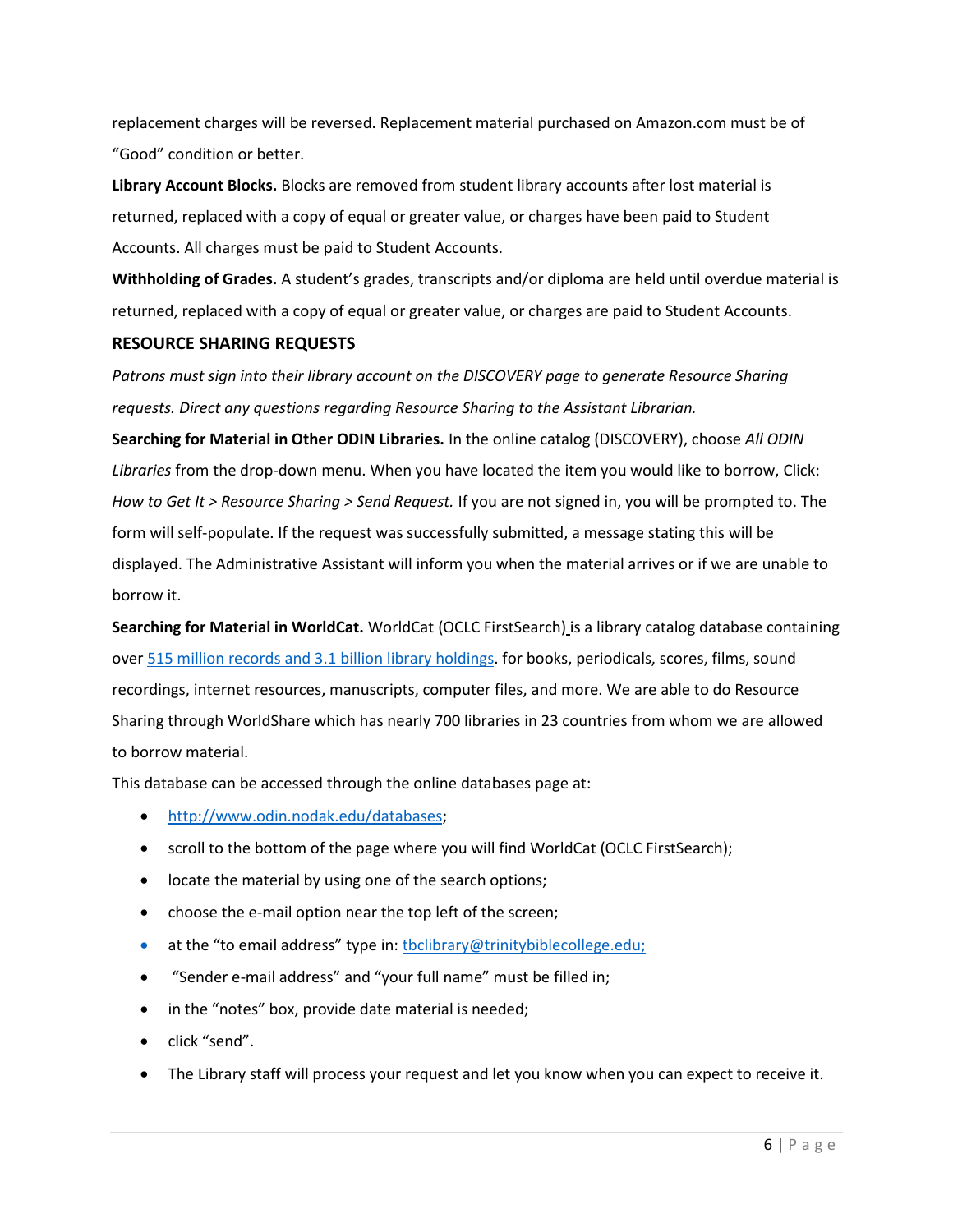**Resource Sharing Costs.** There are no charges for a Resource Sharing item within our state or region. Patrons will always be consulted before accepting additional charges required by a lending library outside of our region. If charges apply, they must be paid at the time material is picked up.

**Resource Sharing Delivery Time.** For requests made through ODIN, allow at least one week for material to arrive. Material found in *WorldCat* or requested from out-of-state may require a longer delivery time. **Resource Sharing Renewals.** As a courtesy to the lending library, requests for renewal should be made before the material's due date. Requests after the due date may be denied. Contact the library Administrative Assistant to request a Resource Sharing renewal.

**Resource Sharing Refusals.** A non-refundable \$5.00 *per item* penalty is charged to the student's account for material not picked up before it must be returned to the lending library.

#### **GRAHAM LIBRARY BUILDING USE POLICIES**

**Bulletin Boards.** The bulletin board near the entrance of the library is available for posting Trinity related announcements. Organizations engaged in educational, cultural, intellectual, or charitable activities may also post items on this bulletin board. *It is not intended for solicitation purposes.* All announcements on this board must be dated and approved by the Library Director or Administrative Assistant. The Graham Library does not advocate nor endorse the viewpoints of exhibits or exhibitors. Display material may not exceed 8 1/2" by 11" in size. Dated material will be removed the day following the event. Undated material will be removed after 30 days, and material that applies to the entire current semester or school term will be removed at the end of the semester or school term.

**Cell Phone/Pager Use.** Upon entering the library, cell phones, pagers and similar electronic devices should be set to non-audible signals. Patrons are asked to conduct cell phone conversations *outside* the library. There is no restriction on text messaging and is suggested as an alternative to voice messages. Inappropriate cell phone use can be reported to library personnel at the front desk. The library reserves the right to ask anyone to leave the library if he/she is using a cell phone, pager or disturbing others in the library.

**Children in the Library.** All children under 8 years of age must be accompanied by an adult or responsible caregiver at all times. Unattended children 8 years of age and over are free to utilize the library provided their behavior is not disruptive to other patrons or staff members. Parents will be contacted when a child is disruptive, uses library resources inappropriately, or damages library material or equipment. Parents will be responsible for any damages to library property.

**Code of Conduct.** The dress code and code of conduct outlined in the Student Life Handbook apply to the library.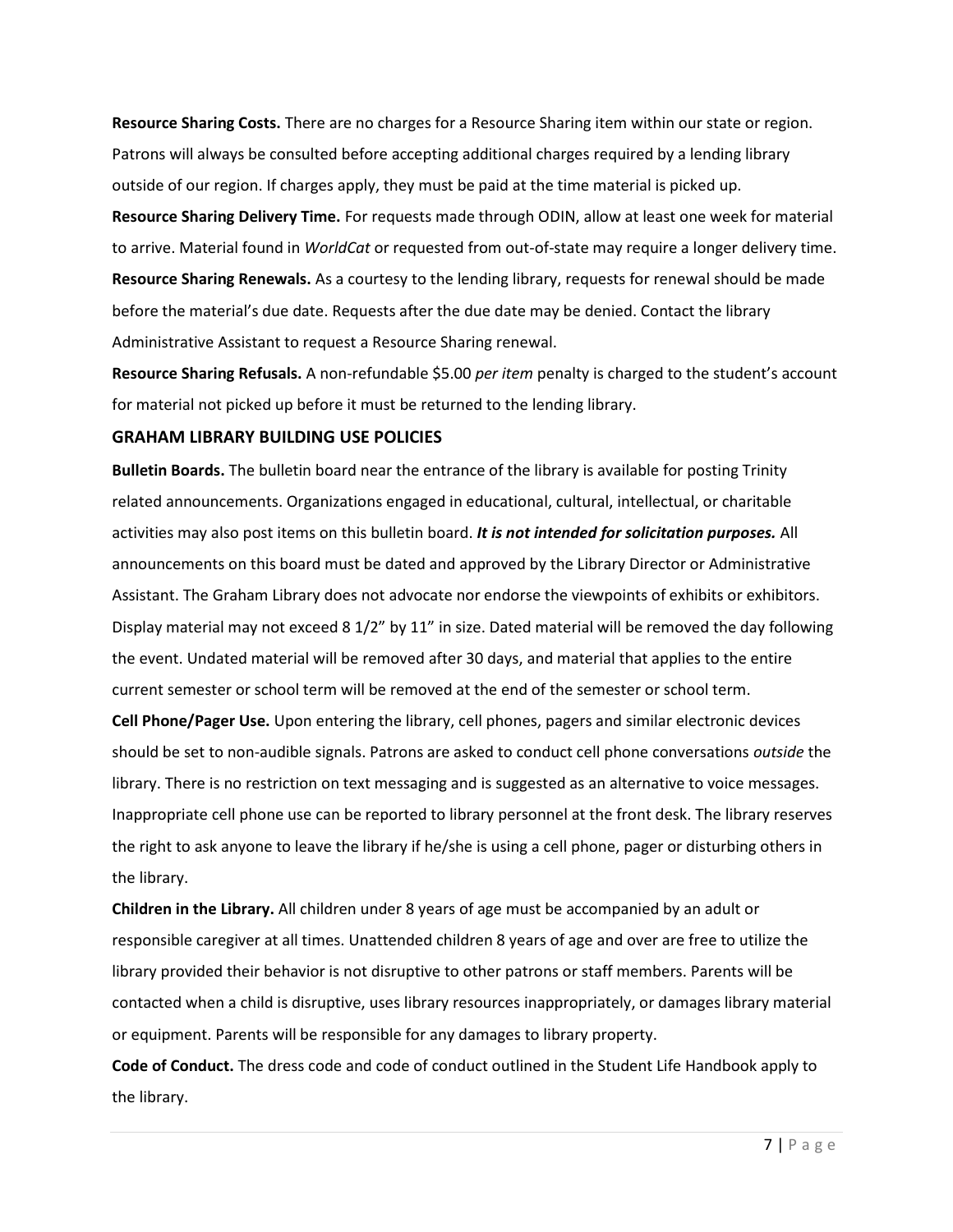**Computer Use.** The guidelines provided in the *Network Access Policy* are considered library policy. Violation of these guidelines will be subject to sanction, including possible expulsion from the Library, disciplinary action and/or loss of library privileges. Disciplinary action may involve the Dean of Students and/or the Vice President for Academic Affairs.

Access to the Trinity network is granted to enrolled students after having signed the full **Network Access Policy** during registration. A copy of the full policy is available at InsideTrinity. If a student violates any provision noted in the full policy, all access privileges may be terminated, appropriate disciplinary action taken, and future access through the campus network may be denied. By using the Network, students waive any right of privacy concerning anything they create, store, send, or receive on the Network. All users should be aware that any usage, school-related or personal, may be monitored for unusual activity, security, and/or network management reasons. [Student Handbook 2021/2022]

**Disruptive Behavior.** Behavior that interferes with the appropriate use of the library is not permitted. This includes excessive noise, altercations, theft, vandalism, inappropriate sexual behavior, and harassment of any kind. All such activities should be reported immediately to library personnel. Patrons identified as disruptive will be subject to sanction, including possible expulsion from the Library, disciplinary action and/or loss of library privileges. Disciplinary action may involve the Vice President for Student Development and/or the Vice President for Academic Affairs.

**Food and Drink.** *No food* and only drinks with spill-proof lids are allowed in the library.

**Gifts and Donations.** The library welcomes donations with the understanding that such material becomes the property of the library to use as it deems appropriate. A gift list and thank you letter will be provided for each donor.

**Handicap Accessibility.** Although the library and its collection are not considered handicapped accessible, an effort has been made to assist the handicapped patron in accessing library resources. A motorized chair lift provides access to the lower level. Restrooms are located on this level. A computer with access to the online catalog is available on the lower level.

**Lost and Found.** Items left in the library can be claimed at the Lost and Found in the Media Room in the Student Life Center.

**Publicly Accessible Computers.** The library provides two Internet access computers for searching the online catalog, using licensed resources, e-mail, and surfing the Worldwide Web. These computers (located in the Reading Room) are available for public use.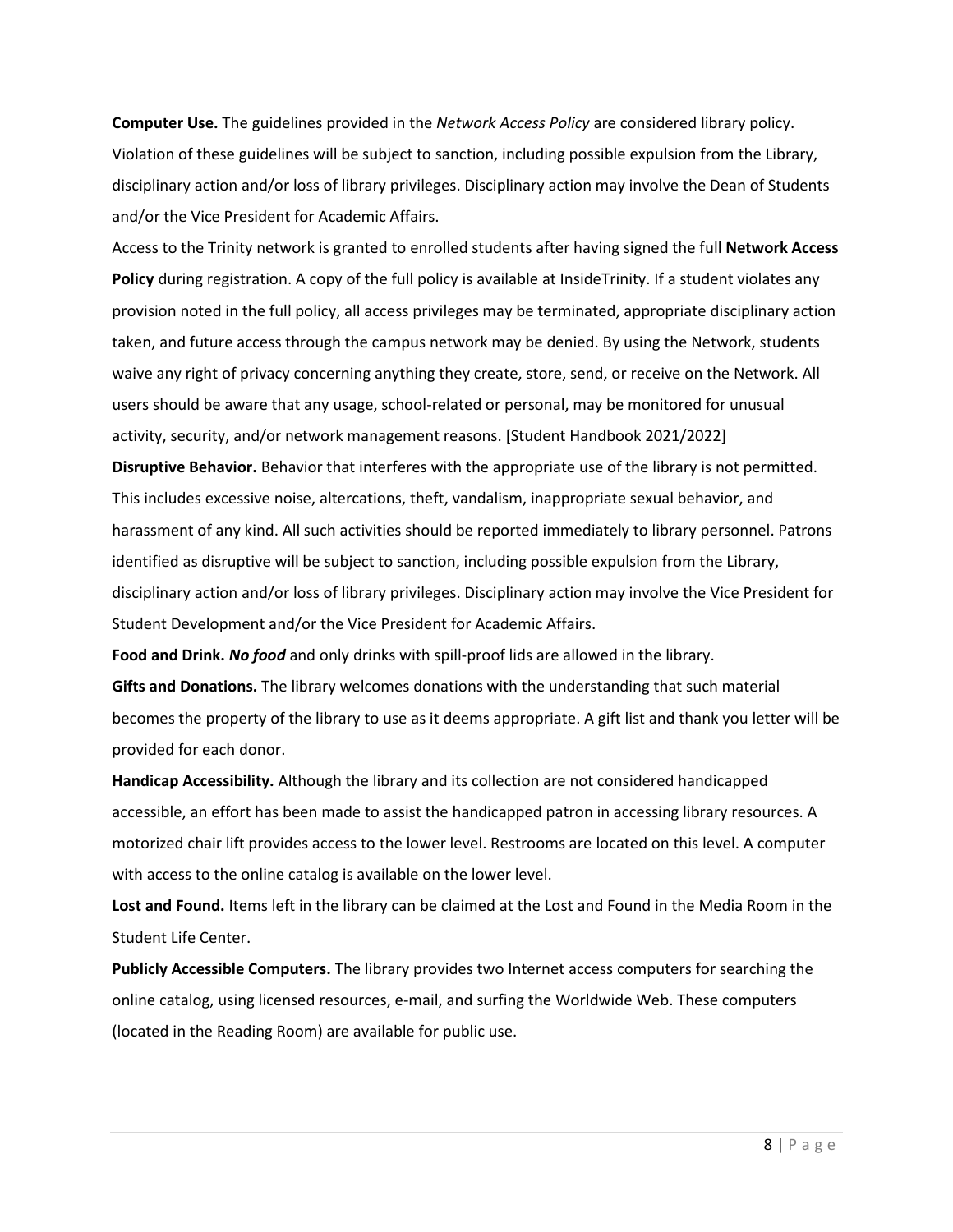**Computer Lab:** The library provides 12 Internet access computers for student use. These computers are located in the Reference Room. Academic work has priority and use is limited to one hour if others are waiting.

**Telephone Use.** The library office phones are not available for personal calls. In the case of an emergency, please inquire at the front desk.

#### **STUDY AREAS**

*Excessive noise will not be tolerated in the study areas. Students will be warned once and on further notice will be asked to leave the library. Ear buds or headphones must be used when listening to videos or music and must be kept at a level so that the sound cannot be heard by those nearby.*

**Ina Graham Conference Room.** The Ina Graham Conference Room is available for small classes, meetings and group study. A study group consists of no less than three (3) people. This room is not available for use by less than three people. To use this room, inquire at the front desk.

**Esther Zink Room.** Small group study is allowed in the Esther Zink Room which houses the Juvenile and Curriculum collections.

**Reading Room.** The Reading Room, located on the main level of the library, contains five booths and a few easy chairs for additional seating. This area is intended for quiet reading and study.

**Reference Room.** The Reference Room, located on the main level of the library, is intended for quiet reading and study. Group study is *not* allowed in this area.

# **LIBRARY SERVICES**

**Archived Audio/Visual Material.** Archived audiocassettes and videos of Trinity events from 1973-2004 are available for listening and viewing in the library. Archived chapel audio cassettes are being digitized and current chapel services are available on Trinity's website at: www.trinitybiblecollege.edu. Inquire at the circulation desk to borrow a cassette player and/or headset.

**Book Repair and Laminating.** Minor book repairs, laminating and spiral binding services are available through the library. Charges are \$5.00 per hour with a minimum of \$1.25 plus supplies for book repairs, spiral binding and laminating. Laminating is \$.15 per sheet for rolled film or pre-cut sleeves. Materials are not for sale to individuals. Work must be performed by library personnel. Twenty-four-hour notice is appreciated for more than 10 sheets; large orders require at least one week.

**Color Copier/Printer/Scanner.** The only color printer available to students is located in the Library. Documents can be scanned and sent to an email address. This is not a book scanner and we ask that patrons kindly respect our material and ask permission before scanning from library owned books. For